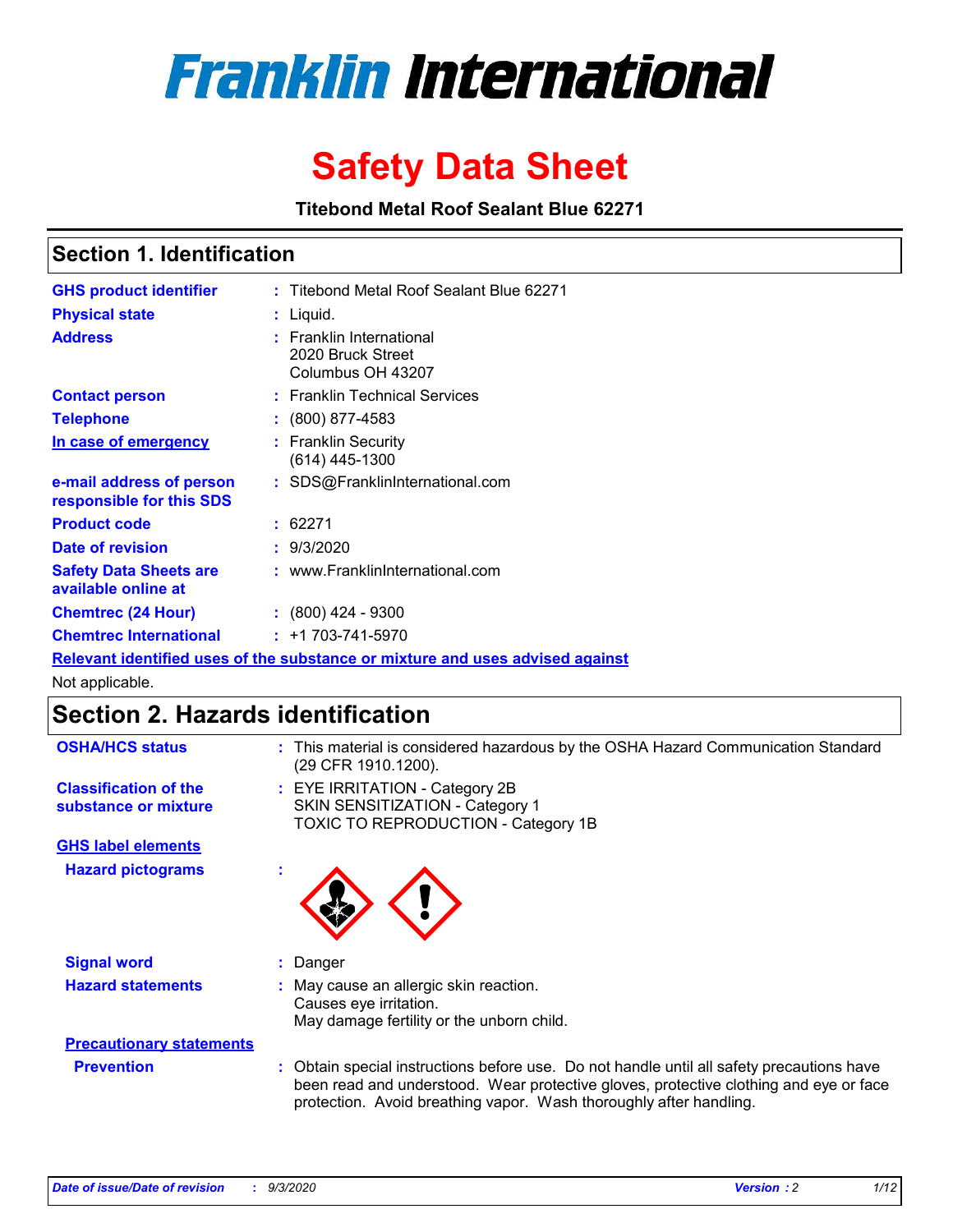### **Section 2. Hazards identification**

| <b>Response</b>                            | : IF exposed or concerned: Get medical advice or attention. Wash contaminated clothing<br>before reuse. IF ON SKIN: Wash with plenty of water. IF IN EYES: Rinse cautiously<br>with water for several minutes. Remove contact lenses, if present and easy to do.<br>Continue rinsing. If eye irritation persists: Get medical advice or attention. |
|--------------------------------------------|----------------------------------------------------------------------------------------------------------------------------------------------------------------------------------------------------------------------------------------------------------------------------------------------------------------------------------------------------|
| <b>Storage</b>                             | : Store locked up.                                                                                                                                                                                                                                                                                                                                 |
| <b>Disposal</b>                            | : Dispose of contents and container in accordance with all local, regional, national and<br>international regulations.                                                                                                                                                                                                                             |
| <b>Hazards not otherwise</b><br>classified | : Product generates methanol during cure.                                                                                                                                                                                                                                                                                                          |

## **Section 3. Composition/information on ingredients**

| <b>Ingredient name</b>       | $\frac{9}{6}$ | <b>CAS number</b> |
|------------------------------|---------------|-------------------|
| 3-aminopropyltriethoxysilane | ≤3            | 919-30-2          |
| Dibutyltin dilaurate         | ∣≤0.3         | 77-58-7           |

Any concentration shown as a range is to protect confidentiality or is due to batch variation.

**There are no additional ingredients present which, within the current knowledge of the supplier and in the concentrations applicable, are classified as hazardous to health or the environment and hence require reporting in this section.**

**Occupational exposure limits, if available, are listed in Section 8.**

### **Section 4. First aid measures**

| <b>Description of necessary first aid measures</b> |                                                                                                                                                                                                                                                                                                                                                                                                                                                                                                                                                                                                                                                                                                                                                                           |
|----------------------------------------------------|---------------------------------------------------------------------------------------------------------------------------------------------------------------------------------------------------------------------------------------------------------------------------------------------------------------------------------------------------------------------------------------------------------------------------------------------------------------------------------------------------------------------------------------------------------------------------------------------------------------------------------------------------------------------------------------------------------------------------------------------------------------------------|
| <b>Eye contact</b>                                 | : Immediately flush eyes with plenty of water, occasionally lifting the upper and lower<br>eyelids. Check for and remove any contact lenses. Continue to rinse for at least 10<br>minutes. If irritation persists, get medical attention.                                                                                                                                                                                                                                                                                                                                                                                                                                                                                                                                 |
| <b>Inhalation</b>                                  | : Remove victim to fresh air and keep at rest in a position comfortable for breathing. If<br>not breathing, if breathing is irregular or if respiratory arrest occurs, provide artificial<br>respiration or oxygen by trained personnel. It may be dangerous to the person providing<br>aid to give mouth-to-mouth resuscitation. Get medical attention. If unconscious, place<br>in recovery position and get medical attention immediately. Maintain an open airway.<br>Loosen tight clothing such as a collar, tie, belt or waistband. In case of inhalation of<br>decomposition products in a fire, symptoms may be delayed. The exposed person may<br>need to be kept under medical surveillance for 48 hours.                                                       |
| <b>Skin contact</b>                                | : Wash with plenty of soap and water. Remove contaminated clothing and shoes. Wash<br>contaminated clothing thoroughly with water before removing it, or wear gloves.<br>Continue to rinse for at least 10 minutes. Get medical attention. In the event of any<br>complaints or symptoms, avoid further exposure. Wash clothing before reuse. Clean<br>shoes thoroughly before reuse.                                                                                                                                                                                                                                                                                                                                                                                     |
| <b>Ingestion</b>                                   | : Wash out mouth with water. Remove dentures if any. Remove victim to fresh air and<br>keep at rest in a position comfortable for breathing. If material has been swallowed and<br>the exposed person is conscious, give small quantities of water to drink. Stop if the<br>exposed person feels sick as vomiting may be dangerous. Do not induce vomiting<br>unless directed to do so by medical personnel. If vomiting occurs, the head should be<br>kept low so that vomit does not enter the lungs. Get medical attention. Never give<br>anything by mouth to an unconscious person. If unconscious, place in recovery position<br>and get medical attention immediately. Maintain an open airway. Loosen tight clothing<br>such as a collar, tie, belt or waistband. |
| Most important symptoms/effects, acute and delayed |                                                                                                                                                                                                                                                                                                                                                                                                                                                                                                                                                                                                                                                                                                                                                                           |
| <b>Potential acute health effects</b>              |                                                                                                                                                                                                                                                                                                                                                                                                                                                                                                                                                                                                                                                                                                                                                                           |
| Eye contact                                        | : May cause eye irritation.                                                                                                                                                                                                                                                                                                                                                                                                                                                                                                                                                                                                                                                                                                                                               |
| <b>Inhalation</b>                                  | : No known significant effects or critical hazards.                                                                                                                                                                                                                                                                                                                                                                                                                                                                                                                                                                                                                                                                                                                       |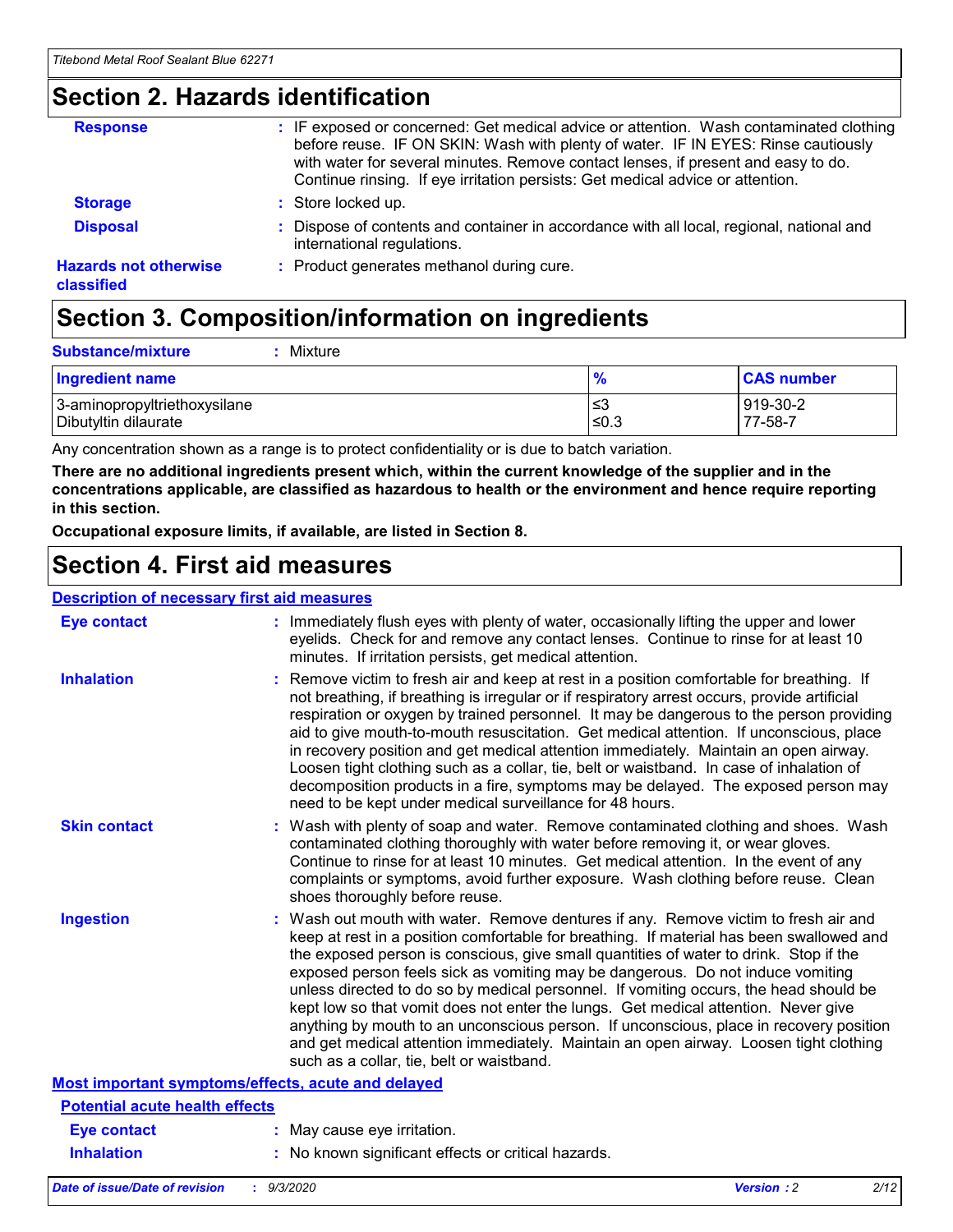## **Section 4. First aid measures**

| <b>Skin contact</b>                 | : May cause skin irritation.                                                                                                                                                                                                                                                                                                                                                                                    |  |  |  |
|-------------------------------------|-----------------------------------------------------------------------------------------------------------------------------------------------------------------------------------------------------------------------------------------------------------------------------------------------------------------------------------------------------------------------------------------------------------------|--|--|--|
| <b>Ingestion</b>                    | : No known significant effects or critical hazards.                                                                                                                                                                                                                                                                                                                                                             |  |  |  |
| <b>Over-exposure signs/symptoms</b> |                                                                                                                                                                                                                                                                                                                                                                                                                 |  |  |  |
| <b>Eye contact</b>                  | : Adverse symptoms may include the following:<br>irritation<br>watering<br>redness                                                                                                                                                                                                                                                                                                                              |  |  |  |
| <b>Inhalation</b>                   | : Adverse symptoms may include the following:<br>reduced fetal weight<br>increase in fetal deaths<br>skeletal malformations                                                                                                                                                                                                                                                                                     |  |  |  |
| <b>Skin contact</b>                 | : Adverse symptoms may include the following:<br>irritation<br>redness<br>reduced fetal weight<br>increase in fetal deaths<br>skeletal malformations                                                                                                                                                                                                                                                            |  |  |  |
| <b>Ingestion</b>                    | : Adverse symptoms may include the following:<br>reduced fetal weight<br>increase in fetal deaths<br>skeletal malformations                                                                                                                                                                                                                                                                                     |  |  |  |
|                                     | <u>Indication of immediate medical attention and special treatment needed, if necessary</u>                                                                                                                                                                                                                                                                                                                     |  |  |  |
| <b>Notes to physician</b>           | : In case of inhalation of decomposition products in a fire, symptoms may be delayed.<br>The exposed person may need to be kept under medical surveillance for 48 hours.                                                                                                                                                                                                                                        |  |  |  |
| <b>Specific treatments</b>          | : No specific treatment.                                                                                                                                                                                                                                                                                                                                                                                        |  |  |  |
| <b>Protection of first-aiders</b>   | : No action shall be taken involving any personal risk or without suitable training. If it is<br>suspected that fumes are still present, the rescuer should wear an appropriate mask or<br>self-contained breathing apparatus. It may be dangerous to the person providing aid to<br>give mouth-to-mouth resuscitation. Wash contaminated clothing thoroughly with water<br>before removing it, or wear gloves. |  |  |  |
|                                     |                                                                                                                                                                                                                                                                                                                                                                                                                 |  |  |  |

**See toxicological information (Section 11)**

### **Section 5. Fire-fighting measures**

| <b>Extinguishing media</b>                               |                                                                                                                                                                                                     |
|----------------------------------------------------------|-----------------------------------------------------------------------------------------------------------------------------------------------------------------------------------------------------|
| <b>Suitable extinguishing</b><br>media                   | : Use an extinguishing agent suitable for the surrounding fire.                                                                                                                                     |
| <b>Unsuitable extinguishing</b><br>media                 | : None known.                                                                                                                                                                                       |
| <b>Specific hazards arising</b><br>from the chemical     | : In a fire or if heated, a pressure increase will occur and the container may burst.                                                                                                               |
| <b>Hazardous thermal</b><br>decomposition products       | Decomposition products may include the following materials:<br>carbon dioxide<br>carbon monoxide<br>nitrogen oxides<br>metal oxide/oxides                                                           |
| <b>Special protective actions</b><br>for fire-fighters   | : Promptly isolate the scene by removing all persons from the vicinity of the incident if<br>there is a fire. No action shall be taken involving any personal risk or without suitable<br>training. |
| <b>Special protective</b><br>equipment for fire-fighters | : Fire-fighters should wear appropriate protective equipment and self-contained breathing<br>apparatus (SCBA) with a full face-piece operated in positive pressure mode.                            |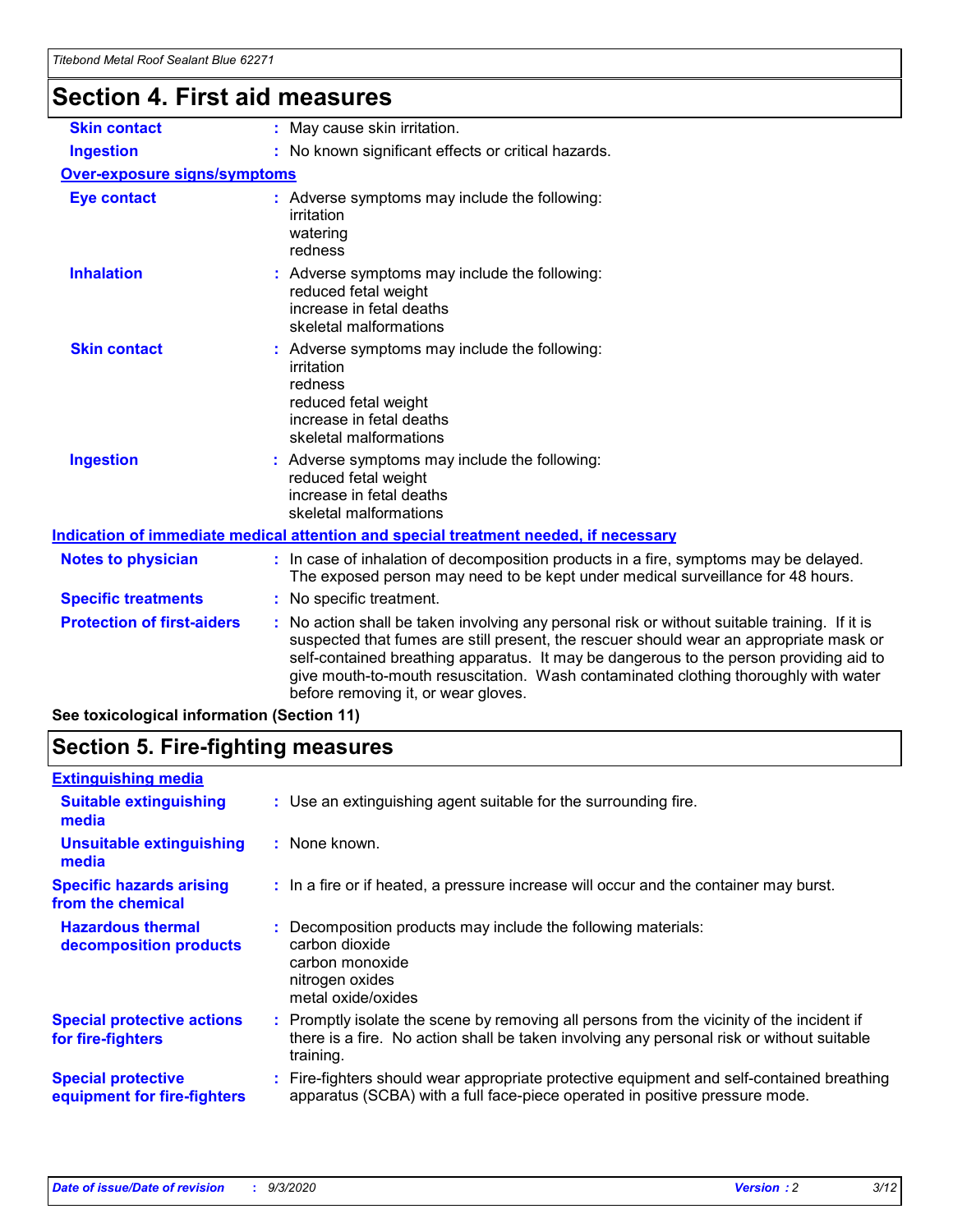### **Section 6. Accidental release measures**

|                                                              | <b>Personal precautions, protective equipment and emergency procedures</b>                                                                                                                                                                                                                                                                                                                                                                                                                                                                                                                                                                                                                                   |  |  |  |
|--------------------------------------------------------------|--------------------------------------------------------------------------------------------------------------------------------------------------------------------------------------------------------------------------------------------------------------------------------------------------------------------------------------------------------------------------------------------------------------------------------------------------------------------------------------------------------------------------------------------------------------------------------------------------------------------------------------------------------------------------------------------------------------|--|--|--|
| For non-emergency<br>personnel                               | : No action shall be taken involving any personal risk or without suitable training.<br>Evacuate surrounding areas. Keep unnecessary and unprotected personnel from<br>entering. Do not touch or walk through spilled material. Avoid breathing vapor or mist.<br>Provide adequate ventilation. Wear appropriate respirator when ventilation is<br>inadequate. Put on appropriate personal protective equipment.                                                                                                                                                                                                                                                                                             |  |  |  |
| For emergency responders                                     | If specialized clothing is required to deal with the spillage, take note of any information in<br>÷.<br>Section 8 on suitable and unsuitable materials. See also the information in "For non-<br>emergency personnel".                                                                                                                                                                                                                                                                                                                                                                                                                                                                                       |  |  |  |
| <b>Environmental precautions</b>                             | : Avoid dispersal of spilled material and runoff and contact with soil, waterways, drains<br>and sewers. Inform the relevant authorities if the product has caused environmental<br>pollution (sewers, waterways, soil or air).                                                                                                                                                                                                                                                                                                                                                                                                                                                                              |  |  |  |
| <b>Methods and materials for containment and cleaning up</b> |                                                                                                                                                                                                                                                                                                                                                                                                                                                                                                                                                                                                                                                                                                              |  |  |  |
| <b>Small spill</b>                                           | : Stop leak if without risk. Move containers from spill area. Dilute with water and mop up<br>if water-soluble. Alternatively, or if water-insoluble, absorb with an inert dry material and<br>place in an appropriate waste disposal container. Dispose of via a licensed waste<br>disposal contractor.                                                                                                                                                                                                                                                                                                                                                                                                     |  |  |  |
| <b>Large spill</b>                                           | : Stop leak if without risk. Move containers from spill area. Approach release from<br>upwind. Prevent entry into sewers, water courses, basements or confined areas. Wash<br>spillages into an effluent treatment plant or proceed as follows. Contain and collect<br>spillage with non-combustible, absorbent material e.g. sand, earth, vermiculite or<br>diatomaceous earth and place in container for disposal according to local regulations<br>(see Section 13). Dispose of via a licensed waste disposal contractor. Contaminated<br>absorbent material may pose the same hazard as the spilled product. Note: see<br>Section 1 for emergency contact information and Section 13 for waste disposal. |  |  |  |

### **Section 7. Handling and storage**

#### **Precautions for safe handling**

| <b>Protective measures</b>                                                       | : Put on appropriate personal protective equipment (see Section 8). Persons with a<br>history of skin sensitization problems should not be employed in any process in which<br>this product is used. Avoid exposure - obtain special instructions before use. Avoid<br>exposure during pregnancy. Do not handle until all safety precautions have been read<br>and understood. Do not get in eyes or on skin or clothing. Do not ingest. Avoid<br>breathing vapor or mist. If during normal use the material presents a respiratory hazard,<br>use only with adequate ventilation or wear appropriate respirator. Keep in the original<br>container or an approved alternative made from a compatible material, kept tightly<br>closed when not in use. Empty containers retain product residue and can be hazardous.<br>Do not reuse container. |
|----------------------------------------------------------------------------------|--------------------------------------------------------------------------------------------------------------------------------------------------------------------------------------------------------------------------------------------------------------------------------------------------------------------------------------------------------------------------------------------------------------------------------------------------------------------------------------------------------------------------------------------------------------------------------------------------------------------------------------------------------------------------------------------------------------------------------------------------------------------------------------------------------------------------------------------------|
| <b>Advice on general</b><br>occupational hygiene                                 | : Eating, drinking and smoking should be prohibited in areas where this material is<br>handled, stored and processed. Workers should wash hands and face before eating,<br>drinking and smoking. Remove contaminated clothing and protective equipment before<br>entering eating areas. See also Section 8 for additional information on hygiene<br>measures.                                                                                                                                                                                                                                                                                                                                                                                                                                                                                    |
| <b>Conditions for safe storage,</b><br>including any<br><i>incompatibilities</i> | Store between the following temperatures: 0 to 120°C (32 to 248°F). Store in<br>accordance with local regulations. Store in original container protected from direct<br>sunlight in a dry, cool and well-ventilated area, away from incompatible materials (see<br>Section 10) and food and drink. Store locked up. Keep container tightly closed and<br>sealed until ready for use. Containers that have been opened must be carefully<br>resealed and kept upright to prevent leakage. Do not store in unlabeled containers.<br>Use appropriate containment to avoid environmental contamination. See Section 10 for<br>incompatible materials before handling or use.                                                                                                                                                                         |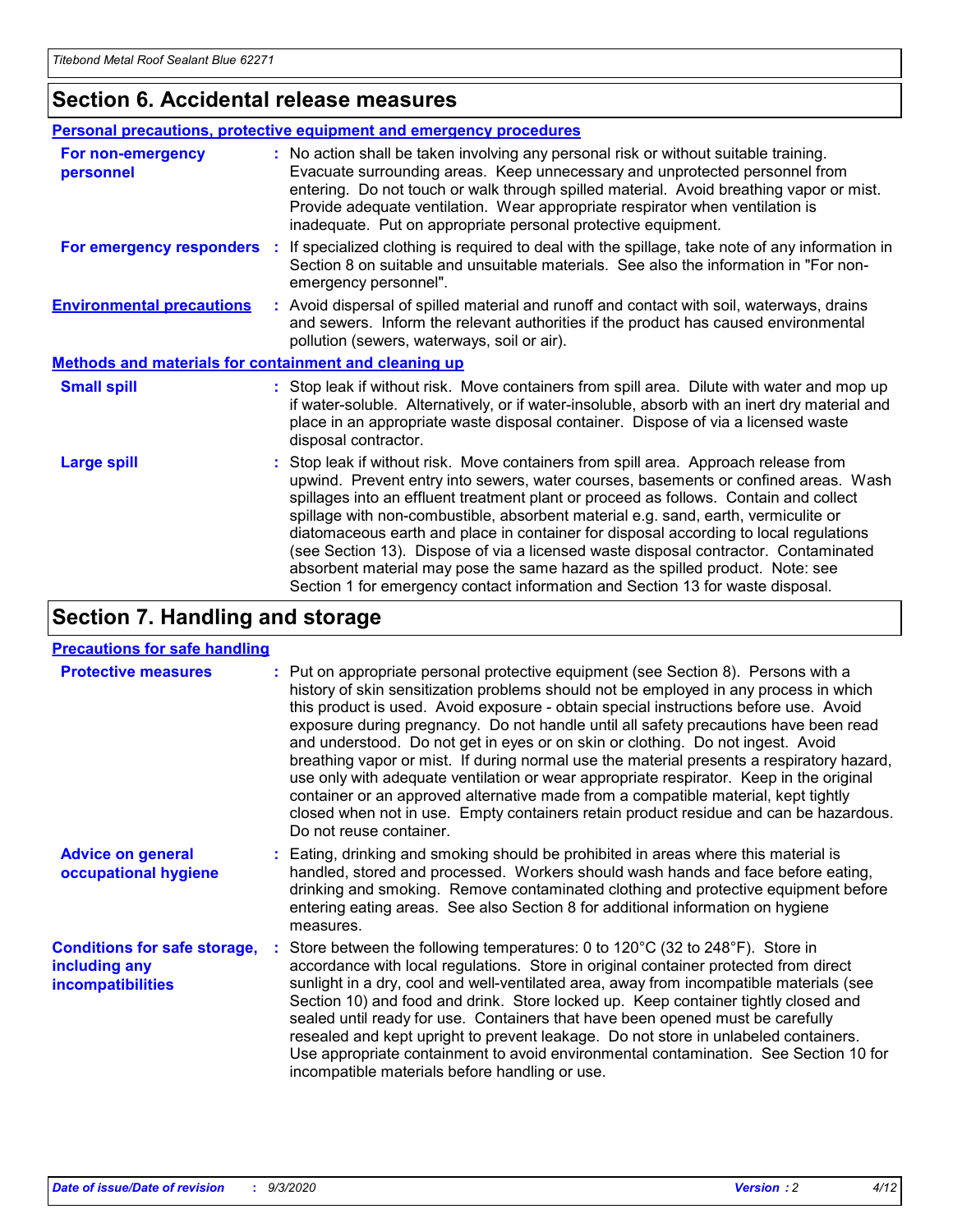### **Section 8. Exposure controls/personal protection**

#### **Control parameters**

#### **Occupational exposure limits**

| <b>Ingredient name</b>                               |    |                        | <b>Exposure limits</b>                                                                                                                                                                                                                                                                                                                                                                                                                                                                                                                                                                                                 |
|------------------------------------------------------|----|------------------------|------------------------------------------------------------------------------------------------------------------------------------------------------------------------------------------------------------------------------------------------------------------------------------------------------------------------------------------------------------------------------------------------------------------------------------------------------------------------------------------------------------------------------------------------------------------------------------------------------------------------|
| 3-aminopropyltriethoxysilane<br>Dibutyltin dilaurate |    |                        | None.<br>ACGIH TLV (United States, 3/2020). Absorbed through skin.<br>Notes: as Sn<br>TWA: 0.1 mg/m <sup>3</sup> , (as Sn) 8 hours.<br>STEL: 0.2 mg/m <sup>3</sup> , (as Sn) 15 minutes.<br>NIOSH REL (United States, 10/2016). Absorbed through skin.<br>Notes: as Sn<br>TWA: 0.1 mg/m <sup>3</sup> , (as Sn) 10 hours.<br>OSHA PEL (United States, 5/2018). Notes: as Sn<br>TWA: $0.1 \text{ mg/m}^3$ , (as Sn) 8 hours.<br>OSHA PEL 1989 (United States, 3/1989). Absorbed through skin.<br>Notes: measured as Sn<br>TWA: 0.1 mg/m <sup>3</sup> , (measured as Sn) 8 hours. Form: Organic                           |
| <b>Appropriate engineering</b><br>controls           |    |                        | : If user operations generate dust, fumes, gas, vapor or mist, use process enclosures,<br>local exhaust ventilation or other engineering controls to keep worker exposure to<br>airborne contaminants below any recommended or statutory limits.                                                                                                                                                                                                                                                                                                                                                                       |
| <b>Environmental exposure</b><br><b>controls</b>     |    |                        | Emissions from ventilation or work process equipment should be checked to ensure<br>they comply with the requirements of environmental protection legislation. In some<br>cases, fume scrubbers, filters or engineering modifications to the process equipment<br>will be necessary to reduce emissions to acceptable levels.                                                                                                                                                                                                                                                                                          |
| <b>Individual protection measures</b>                |    |                        |                                                                                                                                                                                                                                                                                                                                                                                                                                                                                                                                                                                                                        |
| <b>Hygiene measures</b>                              |    |                        | : Wash hands, forearms and face thoroughly after handling chemical products, before<br>eating, smoking and using the lavatory and at the end of the working period.<br>Appropriate techniques should be used to remove potentially contaminated clothing.<br>Contaminated work clothing should not be allowed out of the workplace. Wash<br>contaminated clothing before reusing. Ensure that eyewash stations and safety<br>showers are close to the workstation location.                                                                                                                                            |
| <b>Eye/face protection</b>                           |    |                        | : Safety eyewear complying with an approved standard should be used when a risk<br>assessment indicates this is necessary to avoid exposure to liquid splashes, mists,<br>gases or dusts. If contact is possible, the following protection should be worn, unless<br>the assessment indicates a higher degree of protection: chemical splash goggles.                                                                                                                                                                                                                                                                  |
| <b>Skin protection</b>                               |    |                        |                                                                                                                                                                                                                                                                                                                                                                                                                                                                                                                                                                                                                        |
| <b>Hand protection</b>                               |    |                        | : Chemical-resistant, impervious gloves complying with an approved standard should be<br>worn at all times when handling chemical products if a risk assessment indicates this is<br>necessary. Considering the parameters specified by the glove manufacturer, check<br>during use that the gloves are still retaining their protective properties. It should be<br>noted that the time to breakthrough for any glove material may be different for different<br>glove manufacturers. In the case of mixtures, consisting of several substances, the<br>protection time of the gloves cannot be accurately estimated. |
| <b>Body protection</b>                               |    | handling this product. | Personal protective equipment for the body should be selected based on the task being<br>performed and the risks involved and should be approved by a specialist before                                                                                                                                                                                                                                                                                                                                                                                                                                                |
| <b>Other skin protection</b>                         |    |                        | : Appropriate footwear and any additional skin protection measures should be selected<br>based on the task being performed and the risks involved and should be approved by a<br>specialist before handling this product.                                                                                                                                                                                                                                                                                                                                                                                              |
| <b>Respiratory protection</b>                        | ÷. | aspects of use.        | Based on the hazard and potential for exposure, select a respirator that meets the<br>appropriate standard or certification. Respirators must be used according to a<br>respiratory protection program to ensure proper fitting, training, and other important                                                                                                                                                                                                                                                                                                                                                         |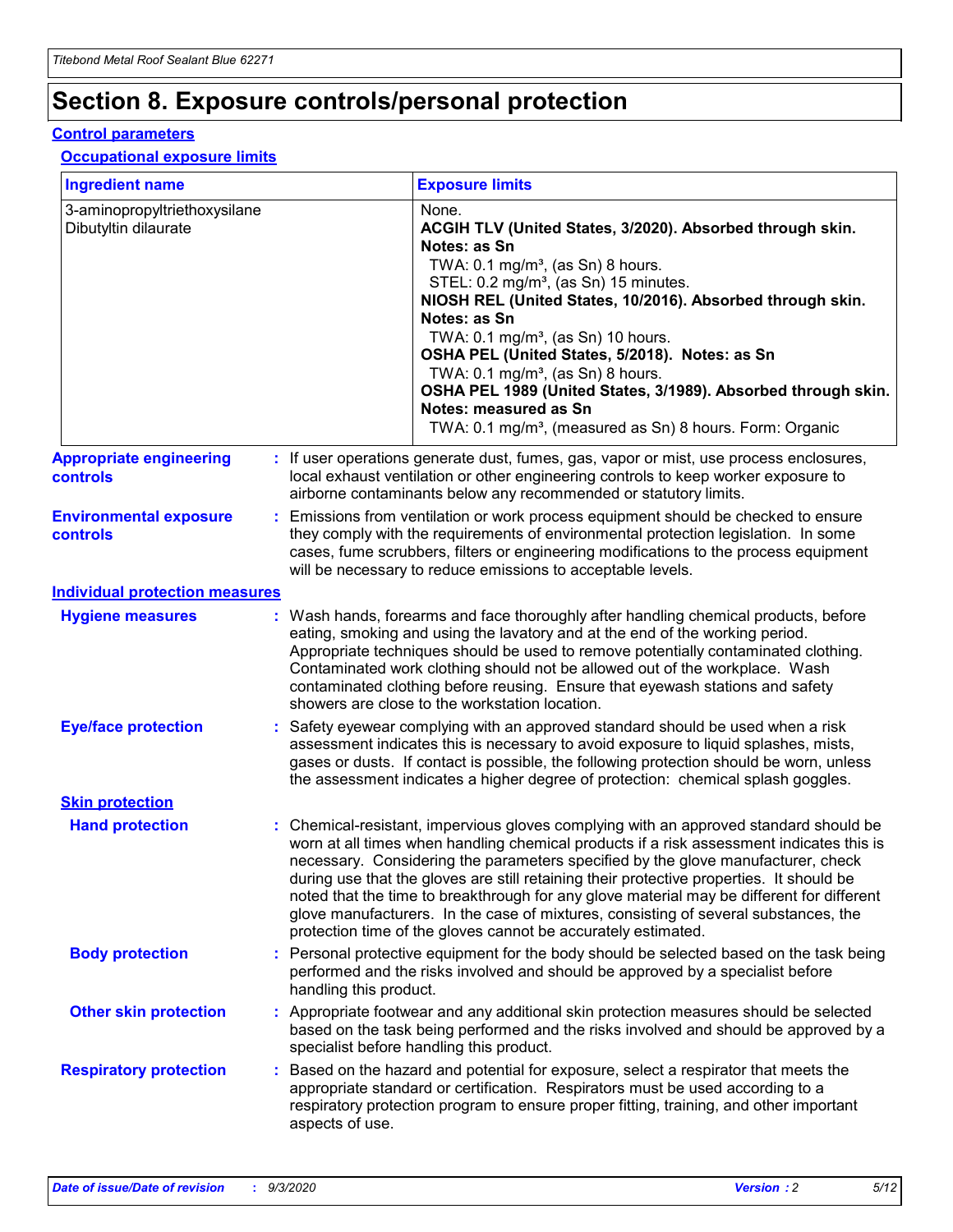### **Section 9. Physical and chemical properties**

#### **Appearance**

| <b>Physical state</b>                             | : Liquid. [Paste.]                                              |
|---------------------------------------------------|-----------------------------------------------------------------|
| Color                                             | $:$ Blue.                                                       |
| Odor                                              | : Characteristic.                                               |
| <b>Odor threshold</b>                             | $:$ Not available.                                              |
| рH                                                | : Not applicable.                                               |
| <b>Melting point</b>                              | : Not available.                                                |
| <b>Boiling point</b>                              | : $>200^{\circ}$ C ( $>392^{\circ}$ F)                          |
| <b>Flash point</b>                                | : Closed cup: >200°C (>392°F) [Setaflash.]                      |
| <b>Evaporation rate</b>                           | $:$ >1 (butyl acetate = 1)                                      |
| <b>Flammability (solid, gas)</b>                  | : Not available.                                                |
| Lower and upper explosive<br>(flammable) limits   | : Not available.                                                |
| <b>VOC (less water, less</b><br>exempt solvents)  | $: 0$ g/l                                                       |
| <b>Volatility</b>                                 | $: 0\%$ (w/w)                                                   |
| <b>Vapor density</b>                              | : Not available.                                                |
| <b>Relative density</b>                           | $\mathbf{1}$ $\mathbf{\mathcal{V}}$ 432                         |
| <b>Solubility</b>                                 | Insoluble in the following materials: cold water and hot water. |
| <b>Solubility in water</b>                        | : Not available.                                                |
| <b>Partition coefficient: n-</b><br>octanol/water | $:$ Not available.                                              |
| <b>Auto-ignition temperature</b>                  | : Not available.                                                |
| <b>Decomposition temperature</b>                  | : Not available.                                                |
| <b>Viscosity</b>                                  | : Not available.                                                |

### **Section 10. Stability and reactivity**

| <b>Reactivity</b>                            | : No specific test data related to reactivity available for this product or its ingredients.            |
|----------------------------------------------|---------------------------------------------------------------------------------------------------------|
| <b>Chemical stability</b>                    | : The product is stable.                                                                                |
| <b>Possibility of hazardous</b><br>reactions | : Under normal conditions of storage and use, hazardous reactions will not occur.                       |
| <b>Conditions to avoid</b>                   | : No specific data.                                                                                     |
| <b>Incompatible materials</b>                | : No specific data.                                                                                     |
| <b>Hazardous decomposition</b><br>products   | Under normal conditions of storage and use, hazardous decomposition products should<br>not be produced. |

### **Section 11. Toxicological information**

#### **Information on toxicological effects**

#### **Acute toxicity**

| <b>Product/ingredient name</b> | <b>Result</b>           | <b>Species</b> | <b>Dose</b>                | <b>Exposure</b> |
|--------------------------------|-------------------------|----------------|----------------------------|-----------------|
| 3-aminopropyltriethoxysilane   | <b>ILD50 Dermal</b>     | Rabbit         | 4.29 g/kg                  |                 |
| Dibutyltin dilaurate           | ILD50 Oral<br>LD50 Oral | Rat<br>Rat     | $1.57$ g/kg<br>175 $mg/kg$ |                 |
|                                |                         |                |                            |                 |

**Irritation/Corrosion**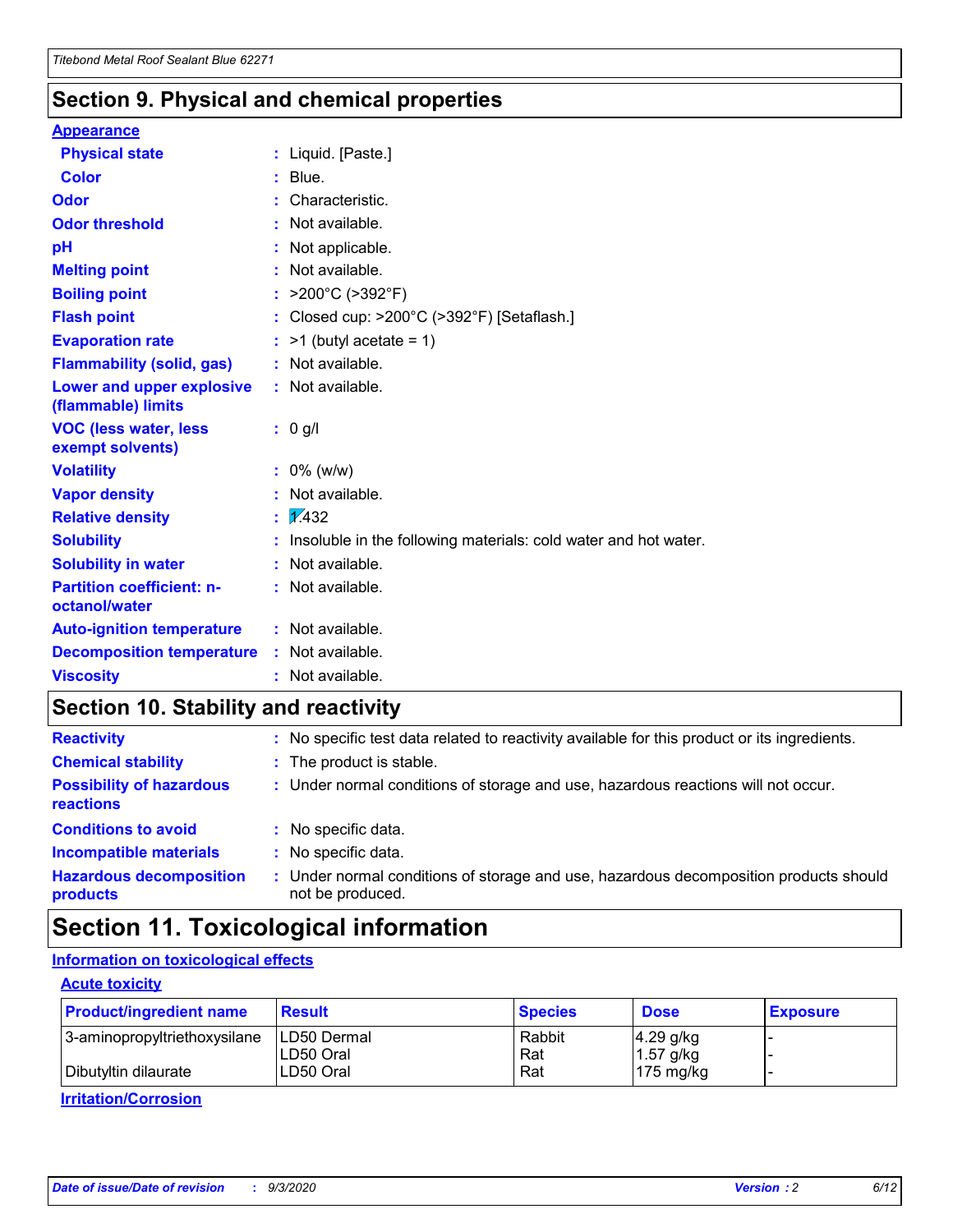## **Section 11. Toxicological information**

| <b>Product/ingredient name</b> | <b>Result</b>            | <b>Species</b> | <b>Score</b> | <b>Exposure</b>     | <b>Observation</b> |
|--------------------------------|--------------------------|----------------|--------------|---------------------|--------------------|
| 3-aminopropyltriethoxysilane   | Eyes - Mild irritant     | Rabbit         |              | $100 \text{ mg}$    |                    |
|                                | Eyes - Severe irritant   | Rabbit         |              | 24 hours 750        |                    |
|                                |                          |                |              | ug                  |                    |
|                                | Skin - Severe irritant   | Rabbit         |              | 24 hours 5          |                    |
|                                |                          |                |              | mq                  |                    |
| Dibutyltin dilaurate           | Eyes - Moderate irritant | Rabbit         |              | <b>24 hours 100</b> |                    |
|                                | Skin - Severe irritant   | Rabbit         |              | mg<br>500 mg        |                    |
|                                |                          |                |              |                     |                    |

#### **Sensitization**

Not available.

#### **Mutagenicity**

Not available.

#### **Carcinogenicity**

Not available.

#### **Reproductive toxicity**

Not available.

#### **Teratogenicity**

Not available.

#### **Specific target organ toxicity (single exposure)**

Not available.

#### **Specific target organ toxicity (repeated exposure)**

| <b>Name</b>                                                                         |                                                                            | <b>Category</b>                                     | <b>Route of</b><br>exposure | <b>Target organs</b> |  |  |
|-------------------------------------------------------------------------------------|----------------------------------------------------------------------------|-----------------------------------------------------|-----------------------------|----------------------|--|--|
| Dibutyltin dilaurate                                                                |                                                                            | Category 1                                          |                             | respiratory system   |  |  |
| <b>Aspiration hazard</b><br>Not available.                                          |                                                                            |                                                     |                             |                      |  |  |
| <b>Information on the likely</b><br>routes of exposure                              | : Not available.                                                           |                                                     |                             |                      |  |  |
| <b>Potential acute health effects</b>                                               |                                                                            |                                                     |                             |                      |  |  |
| <b>Eye contact</b>                                                                  | : May cause eye irritation.                                                |                                                     |                             |                      |  |  |
| <b>Inhalation</b>                                                                   |                                                                            | : No known significant effects or critical hazards. |                             |                      |  |  |
| <b>Skin contact</b>                                                                 |                                                                            | : May cause skin irritation.                        |                             |                      |  |  |
| <b>Ingestion</b>                                                                    |                                                                            | : No known significant effects or critical hazards. |                             |                      |  |  |
| <b>Symptoms related to the physical, chemical and toxicological characteristics</b> |                                                                            |                                                     |                             |                      |  |  |
| <b>Eye contact</b>                                                                  | irritation<br>watering<br>redness                                          | : Adverse symptoms may include the following:       |                             |                      |  |  |
| <b>Inhalation</b>                                                                   | reduced fetal weight<br>increase in fetal deaths<br>skeletal malformations | : Adverse symptoms may include the following:       |                             |                      |  |  |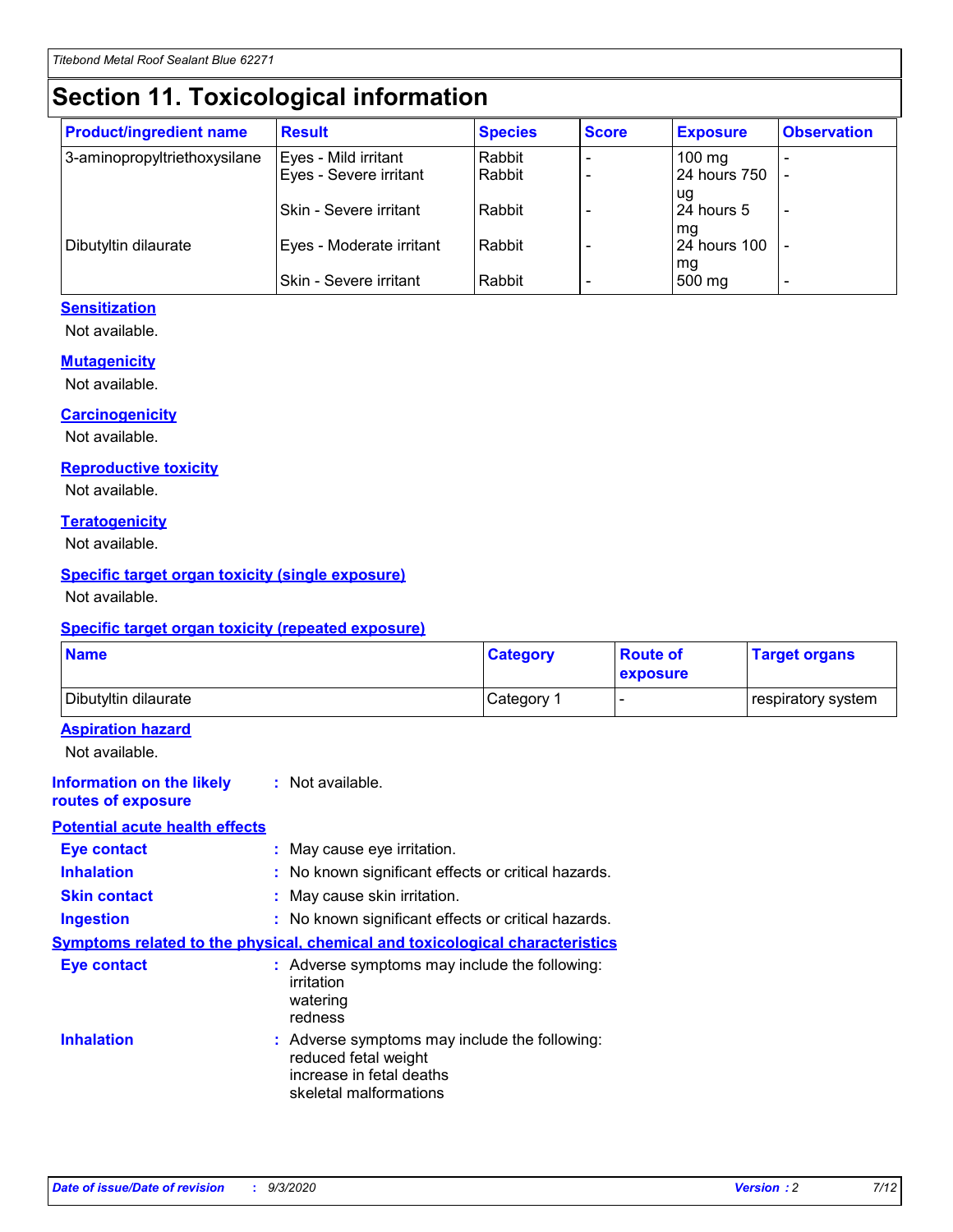## **Section 11. Toxicological information**

| <b>Skin contact</b>                     | : Adverse symptoms may include the following:                                                                               |  |
|-----------------------------------------|-----------------------------------------------------------------------------------------------------------------------------|--|
|                                         | irritation                                                                                                                  |  |
|                                         | redness<br>reduced fetal weight                                                                                             |  |
|                                         | increase in fetal deaths                                                                                                    |  |
|                                         | skeletal malformations                                                                                                      |  |
| <b>Ingestion</b>                        | : Adverse symptoms may include the following:<br>reduced fetal weight<br>increase in fetal deaths<br>skeletal malformations |  |
|                                         | Delayed and immediate effects and also chronic effects from short and long term exposure                                    |  |
| <b>Short term exposure</b>              |                                                                                                                             |  |
| <b>Potential immediate</b><br>effects   | : Not available.                                                                                                            |  |
| <b>Potential delayed effects</b>        | : Not available.                                                                                                            |  |
| <b>Long term exposure</b>               |                                                                                                                             |  |
| <b>Potential immediate</b><br>effects   | : Not available.                                                                                                            |  |
| <b>Potential delayed effects</b>        | : Not available.                                                                                                            |  |
| <b>Potential chronic health effects</b> |                                                                                                                             |  |
| Not available.                          |                                                                                                                             |  |
| <b>General</b>                          | : Once sensitized, a severe allergic reaction may occur when subsequently exposed to<br>very low levels.                    |  |
| <b>Carcinogenicity</b>                  | : No known significant effects or critical hazards.                                                                         |  |
| <b>Mutagenicity</b>                     | : No known significant effects or critical hazards.                                                                         |  |
| <b>Teratogenicity</b>                   | May damage the unborn child.                                                                                                |  |
| <b>Developmental effects</b>            | : No known significant effects or critical hazards.                                                                         |  |
| <b>Fertility effects</b>                | May damage fertility.                                                                                                       |  |
| <b>Numerical measures of toxicity</b>   |                                                                                                                             |  |
| <b>Acute toxicity estimates</b>         |                                                                                                                             |  |
| الملحلة والمستحيط والمسالم              |                                                                                                                             |  |

Not available.

### **Section 12. Ecological information**

#### **Toxicity**

| <b>Product/ingredient name</b> | <b>Result</b>                                       | <b>Species</b>               | <b>Exposure</b>       |
|--------------------------------|-----------------------------------------------------|------------------------------|-----------------------|
| Dibutyltin dilaurate           | $ CC50>3$ mg/l<br>Chronic EC10 > 2 mg/l Fresh water | Algae<br>Algae - Desmodesmus | 72 hours<br>196 hours |
|                                |                                                     | <b>I</b> subspicatus         |                       |

#### **Persistence and degradability**

| <b>Product/ingredient name</b> | <b>Test</b>                                                                    | <b>Result</b>  |                   | <b>Dose</b> | <b>Inoculum</b>         |
|--------------------------------|--------------------------------------------------------------------------------|----------------|-------------------|-------------|-------------------------|
| Dibutyltin dilaurate           | OECD 301F<br>Ready<br>Biodegradability -<br>Manometric<br>Respirometry<br>Test | 23 % - 28 days |                   |             |                         |
| <b>Product/ingredient name</b> | <b>Aquatic half-life</b>                                                       |                | <b>Photolysis</b> |             | <b>Biodegradability</b> |
| Dibutyltin dilaurate           |                                                                                |                |                   |             | <b>Inherent</b>         |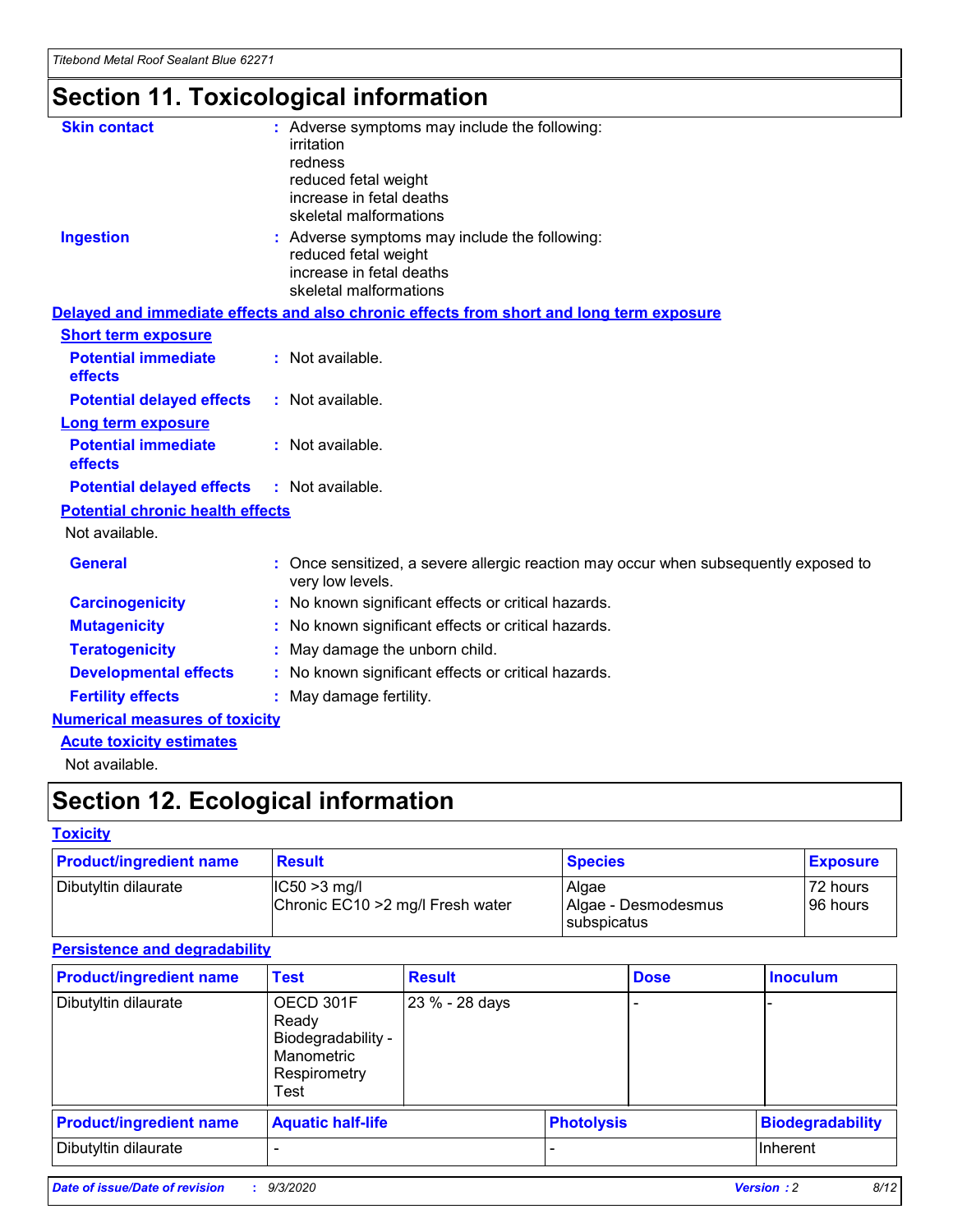## **Section 12. Ecological information**

#### **Bioaccumulative potential**

| <b>Product/ingredient name</b> | <b>LogP</b> <sub>ow</sub> | <b>BCF</b> | <b>Potential</b> |
|--------------------------------|---------------------------|------------|------------------|
| 3-aminopropyltriethoxysilane   | 4.44                      | 3.4        | low              |
| Dibutyltin dilaurate           |                           | 2.91       | low              |

#### **Mobility in soil**

| <b>Soil/water partition</b> | : Not available. |
|-----------------------------|------------------|
| <b>coefficient (Koc)</b>    |                  |

**Other adverse effects** : No known significant effects or critical hazards.

### **Section 13. Disposal considerations**

**Disposal methods :**

The generation of waste should be avoided or minimized wherever possible. Disposal of this product, solutions and any by-products should at all times comply with the requirements of environmental protection and waste disposal legislation and any regional local authority requirements. Dispose of surplus and non-recyclable products via a licensed waste disposal contractor. Waste should not be disposed of untreated to the sewer unless fully compliant with the requirements of all authorities with jurisdiction. Waste packaging should be recycled. Incineration or landfill should only be considered when recycling is not feasible. This material and its container must be disposed of in a safe way. Care should be taken when handling emptied containers that have not been cleaned or rinsed out. Empty containers or liners may retain some product residues. Avoid dispersal of spilled material and runoff and contact with soil, waterways, drains and sewers.

### **Section 14. Transport information**

|                                      | <b>DOT</b><br><b>Classification</b> | <b>TDG</b><br><b>Classification</b> | <b>Mexico</b><br><b>Classification</b> | <b>ADR/RID</b>           | <b>IMDG</b>              | <b>IATA</b>    |
|--------------------------------------|-------------------------------------|-------------------------------------|----------------------------------------|--------------------------|--------------------------|----------------|
| <b>UN number</b>                     | Not regulated.                      | Not regulated.                      | Not regulated.                         | Not regulated.           | Not regulated.           | Not regulated. |
| <b>UN proper</b><br>shipping name    |                                     |                                     |                                        |                          |                          |                |
| <b>Transport</b><br>hazard class(es) |                                     | $\overline{\phantom{0}}$            | $\qquad \qquad \blacksquare$           | $\overline{\phantom{0}}$ | $\overline{\phantom{0}}$ |                |
| <b>Packing group</b>                 |                                     |                                     |                                        |                          |                          |                |
| <b>Environmental</b><br>hazards      | No.                                 | No.                                 | No.                                    | No.                      | No.                      | No.            |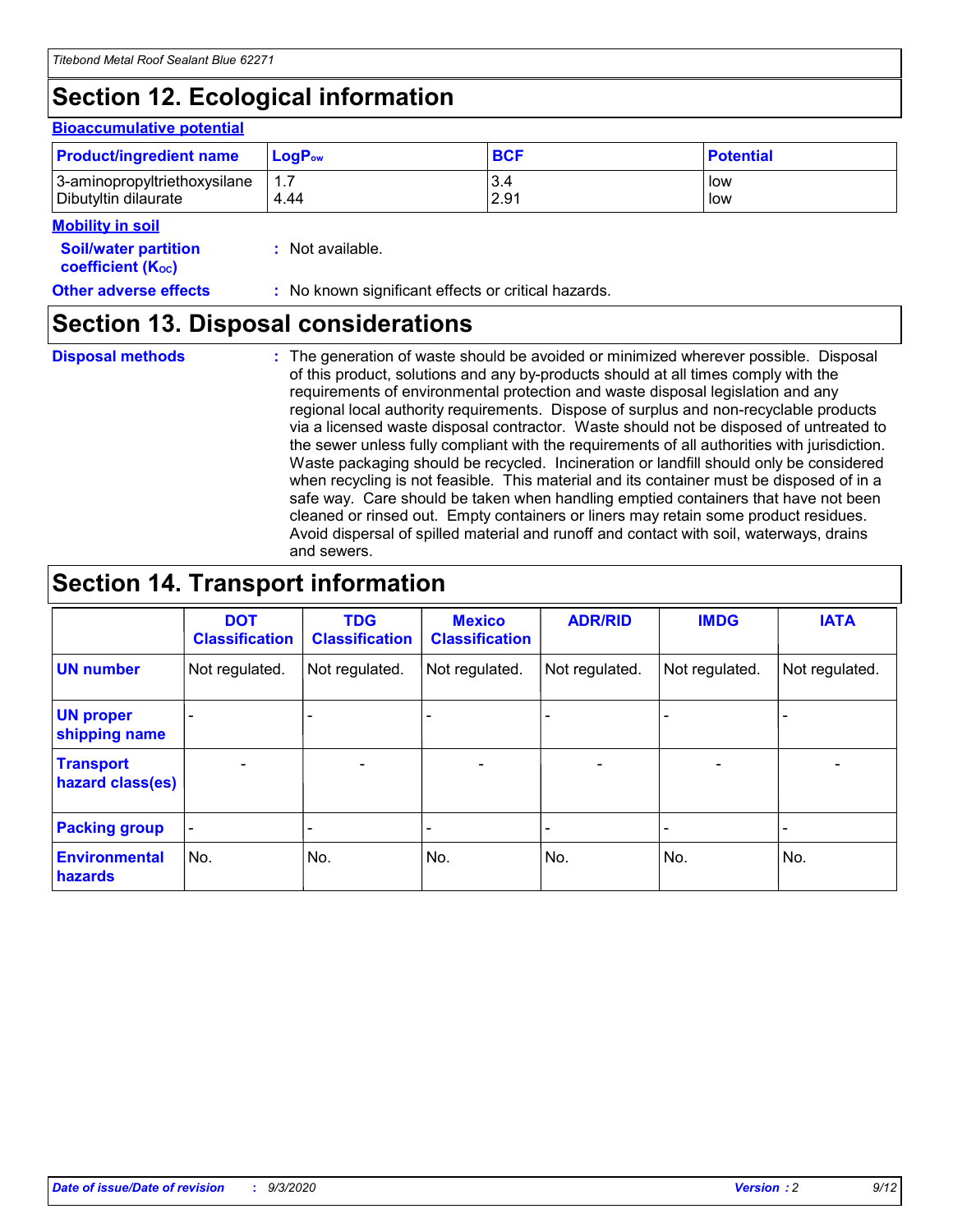### **Section 15. Regulatory information**

#### **U.S. Federal regulations**

#### **SARA 302/304**

#### **Composition/information on ingredients**

No products were found.

| SARA 304 RQ | Not applicable. |
|-------------|-----------------|
|-------------|-----------------|

#### **SARA 311/312**

#### **Classification :** EYE IRRITATION - Category 2B SKIN SENSITIZATION - Category 1 TOXIC TO REPRODUCTION - Category 1B HNOC - Product generates methanol during cure.

#### **Composition/information on ingredients**

| <b>Name</b>                  | $\frac{9}{6}$ | <b>Classification</b>                                                                                                                                                                                                                                                                                      |
|------------------------------|---------------|------------------------------------------------------------------------------------------------------------------------------------------------------------------------------------------------------------------------------------------------------------------------------------------------------------|
| 3-aminopropyltriethoxysilane | $\leq$ 3      | <b>FLAMMABLE LIQUIDS - Category 4</b><br><b>ACUTE TOXICITY (oral) - Category 4</b><br><b>SKIN IRRITATION - Category 2</b><br>EYE IRRITATION - Category 2A                                                                                                                                                  |
| Dibutyltin dilaurate         | ≤0.3          | <b>ACUTE TOXICITY (oral) - Category 3</b><br>SKIN CORROSION - Category 1C<br>SERIOUS EYE DAMAGE - Category 1<br>SKIN SENSITIZATION - Category 1<br><b>GERM CELL MUTAGENICITY - Category 2</b><br>TOXIC TO REPRODUCTION - Category 1B<br>SPECIFIC TARGET ORGAN TOXICITY (REPEATED<br>EXPOSURE) - Category 1 |

#### **State regulations**

**Massachusetts :**

: None of the components are listed.

**New York :** None of the components are listed. **New Jersey :** None of the components are listed.

**Pennsylvania :** None of the components are listed.

#### **California Prop. 65**

WARNING: This product can expose you to methanol, which is known to the State of California to cause birth defects or other reproductive harm. For more information go to www.P65Warnings.ca.gov.

| Ingredient name | No significant risk<br>level | <b>Maximum</b><br>acceptable dosage<br><b>level</b> |
|-----------------|------------------------------|-----------------------------------------------------|
| l methanol      |                              | Yes.                                                |

#### **International regulations**

**Chemical Weapon Convention List Schedules I, II & III Chemicals** Not listed.

#### **Montreal Protocol**

Not listed.

**Stockholm Convention on Persistent Organic Pollutants**

Not listed.

#### **UNECE Aarhus Protocol on POPs and Heavy Metals** Not listed.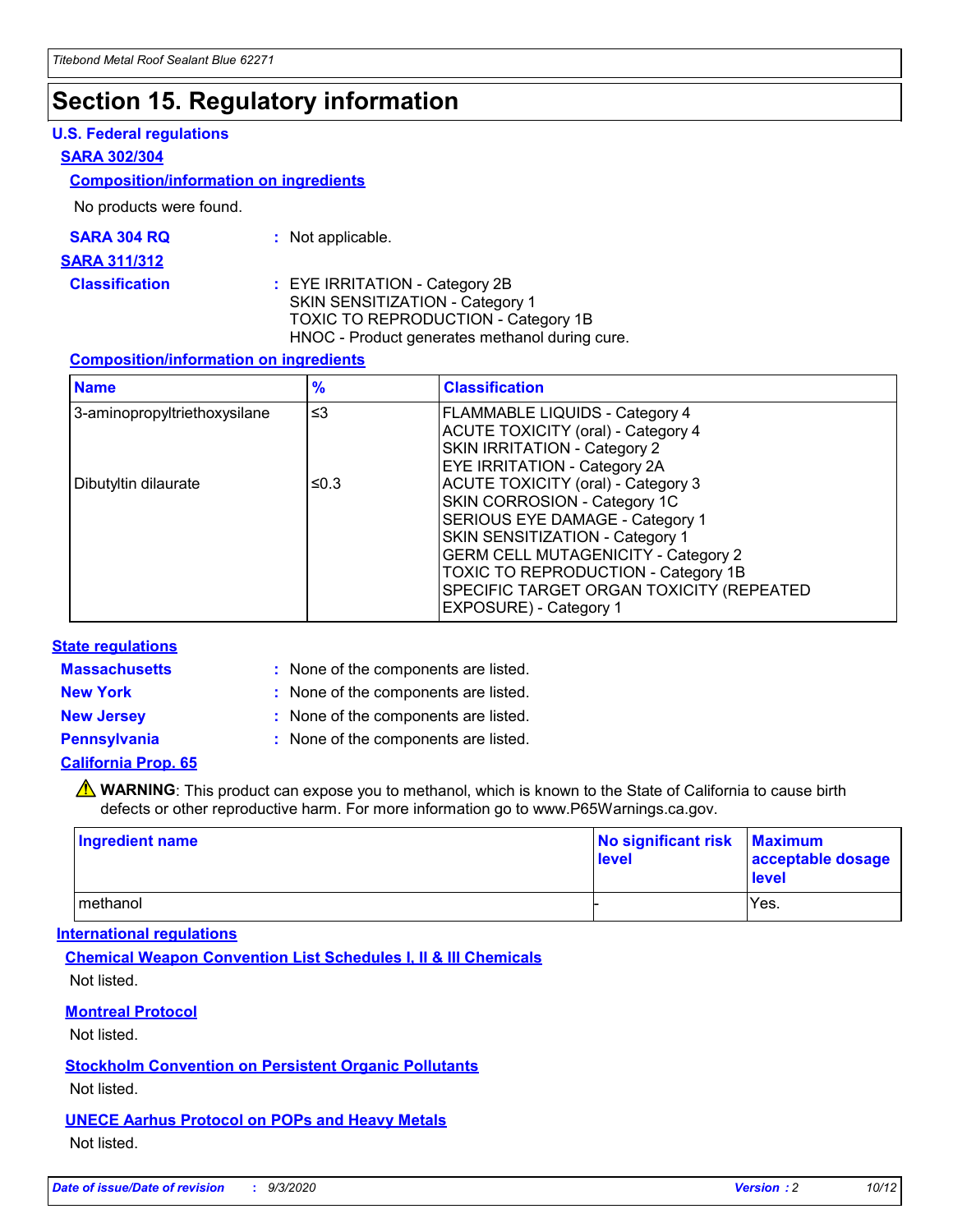### **Section 15. Regulatory information**

#### **Inventory list**

**China :** Not determined.

**United States TSCA 8(b) inventory**

**:** All components are active or exempted.

## **Section 16. Other information**





**Caution: HMIS® ratings are based on a 0-4 rating scale, with 0 representing minimal hazards or risks, and 4 representing significant hazards or risks. Although HMIS® ratings and the associated label are not required on SDSs or products leaving a facility under 29 CFR 1910.1200, the preparer may choose to provide them. HMIS® ratings are to be used with a fully implemented HMIS® program. HMIS® is a registered trademark and service mark of the American Coatings Association, Inc.**

**The customer is responsible for determining the PPE code for this material. For more information on HMIS® Personal Protective Equipment (PPE) codes, consult the HMIS® Implementation Manual.**

**National Fire Protection Association (U.S.A.)**



**Reprinted with permission from NFPA 704-2001, Identification of the Hazards of Materials for Emergency Response Copyright ©1997, National Fire Protection Association, Quincy, MA 02269. This reprinted material is not the complete and official position of the National Fire Protection Association, on the referenced subject which is represented only by the standard in its entirety.**

**Copyright ©2001, National Fire Protection Association, Quincy, MA 02269. This warning system is intended to be interpreted and applied only by properly trained individuals to identify fire, health and reactivity hazards of chemicals. The user is referred to certain limited number of chemicals with recommended classifications in NFPA 49 and NFPA 325, which would be used as a guideline only. Whether the chemicals are classified by NFPA or not, anyone using the 704 systems to classify chemicals does so at their own risk.**

#### **Procedure used to derive the classification**

| <b>Classification</b>                                                                                         | <b>Justification</b>                                  |
|---------------------------------------------------------------------------------------------------------------|-------------------------------------------------------|
| <b>EYE IRRITATION - Category 2B</b><br>SKIN SENSITIZATION - Category 1<br>TOXIC TO REPRODUCTION - Category 1B | Expert judgment<br>Expert judgment<br>Expert judgment |
| <b>History</b>                                                                                                |                                                       |

| .                                 |             |
|-----------------------------------|-------------|
| Date of printing                  | : 4/22/2022 |
| Date of issue/Date of<br>revision | : 9/3/2020  |
| Date of previous issue            | : 9/3/2020  |
| <b>Version</b>                    | $\cdot$ 2   |
|                                   |             |